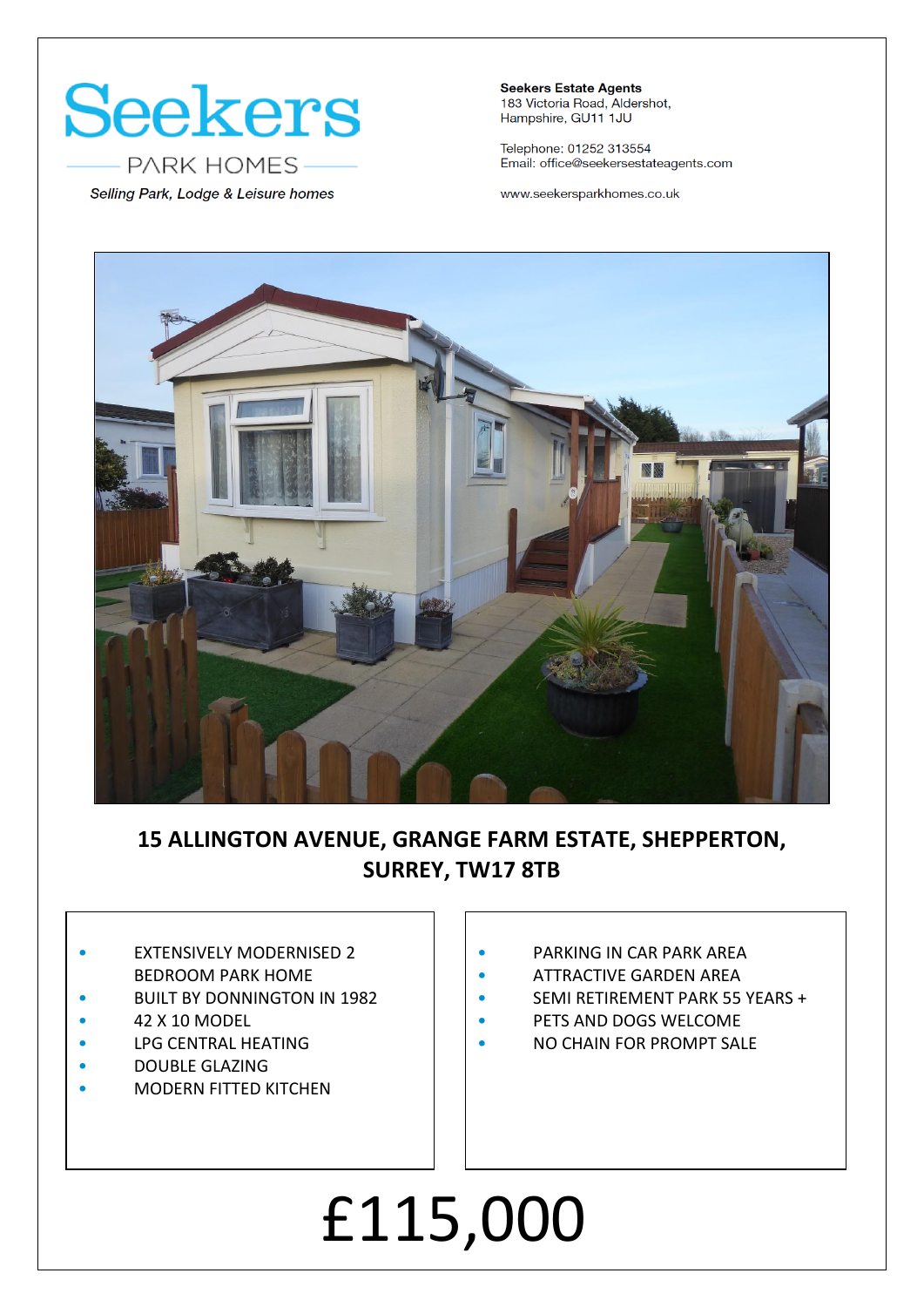

#### **Reference No: 6629**

This 2 bedroom park home comprises:

| <b>ENTRANCE PORCH</b>            |                   | Door to hall which houses fridge/freezer                                                                                                                                                                                                                                             |
|----------------------------------|-------------------|--------------------------------------------------------------------------------------------------------------------------------------------------------------------------------------------------------------------------------------------------------------------------------------|
| <b>LOUNGE</b>                    | 12'1 X 9'10       | Front aspect, radiator, double glazing, tv point, telephone point                                                                                                                                                                                                                    |
| KITCHEN/BREAKFAST<br><b>ROOM</b> | $9'10 \times 8'6$ | A refitted kitchen with a range of laminated eye and base level units, laminated<br>roll top work surfaces, part tiled walls, stainless steel sink, cooker hood, gas<br>cooker, w/machine, wall mounted LPG boiler enclosed in cupboard, breakfast<br>area, radiator, double glazing |
| <b>BEDROOM 1</b>                 | $9'10 \times 7'6$ | Rear aspect, radiator, double glazing, one double fitted wardrobe, drawers,<br>overhead cupboards, dressing table unit                                                                                                                                                               |
| <b>BEDROOM 2</b>                 | 8'5 X 6'6         | Rear aspect, two radiators, double glazing                                                                                                                                                                                                                                           |
| <b>CLOAKROOM</b>                 |                   | A white suite comprising vanity basin with cupboard underneath, w/c, radiator,<br>frosted double glazed window, spare plumbing for bath or shower installation                                                                                                                       |
| <b>PARKING</b>                   |                   | Parking in car park area                                                                                                                                                                                                                                                             |
| <b>PARK STATUS</b>               |                   | Semi Retirement park 55 years +<br>Pets and dogs welcome                                                                                                                                                                                                                             |
| <b>GARDEN</b>                    |                   | Own garden plot with shed & patio                                                                                                                                                                                                                                                    |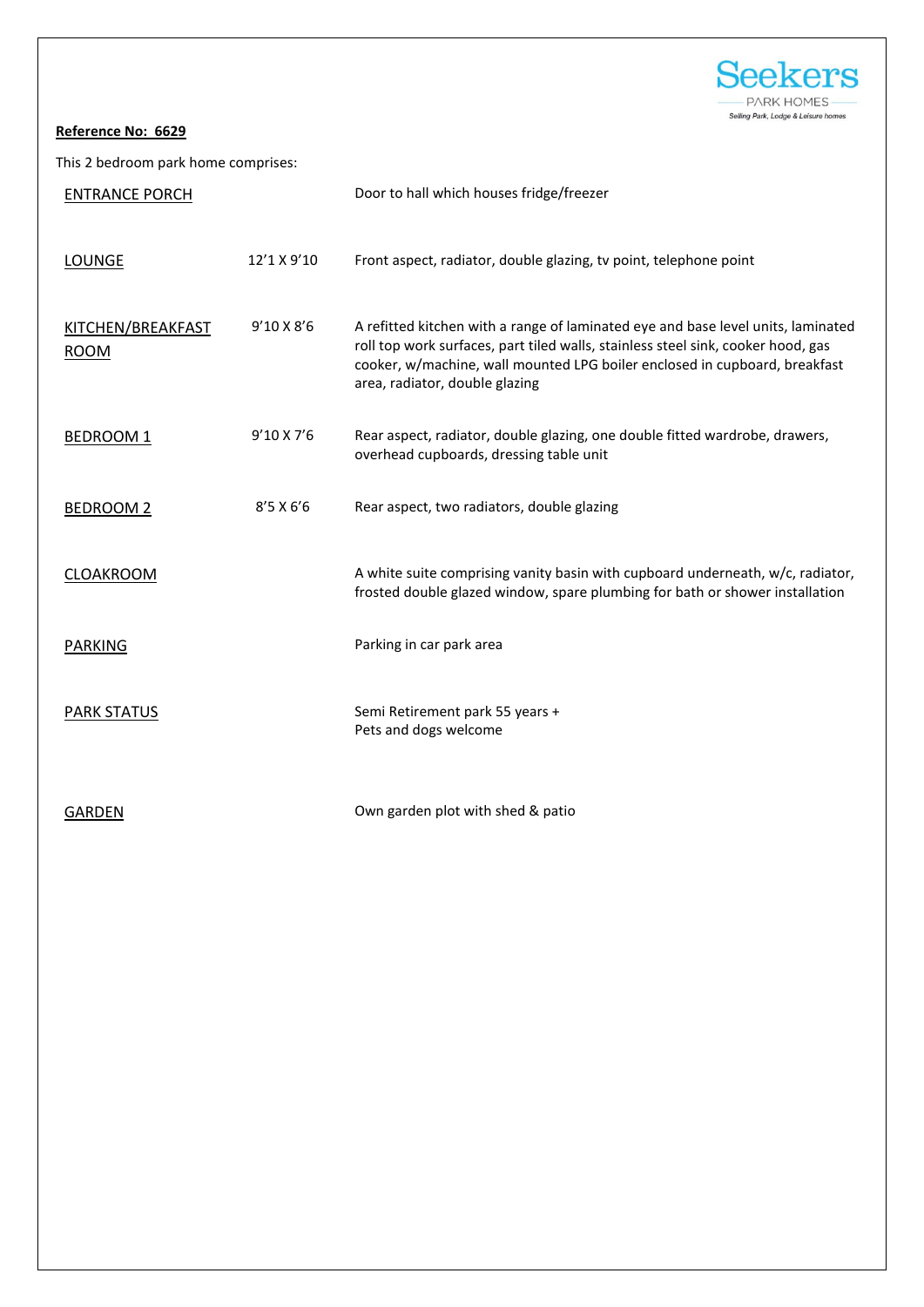











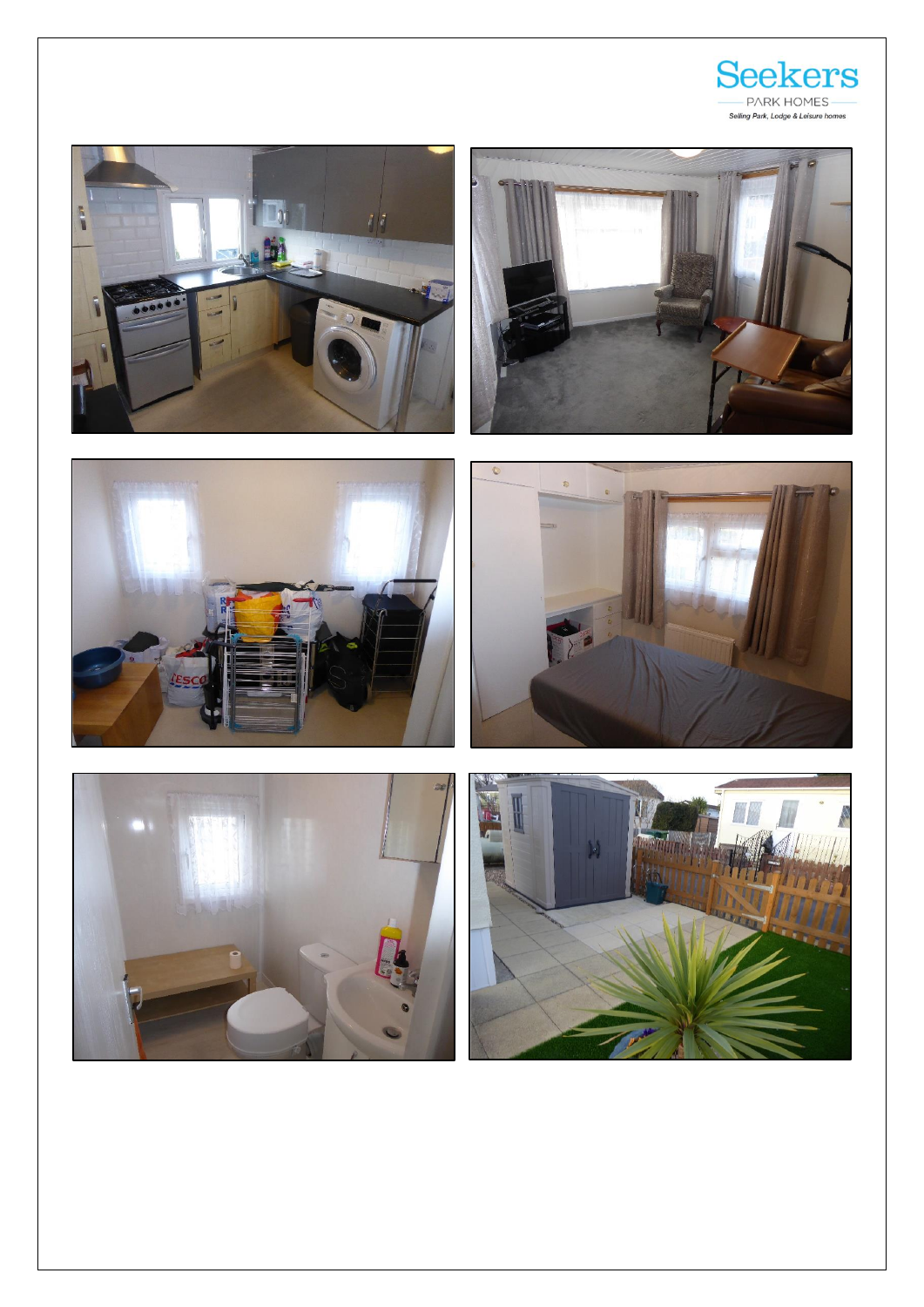